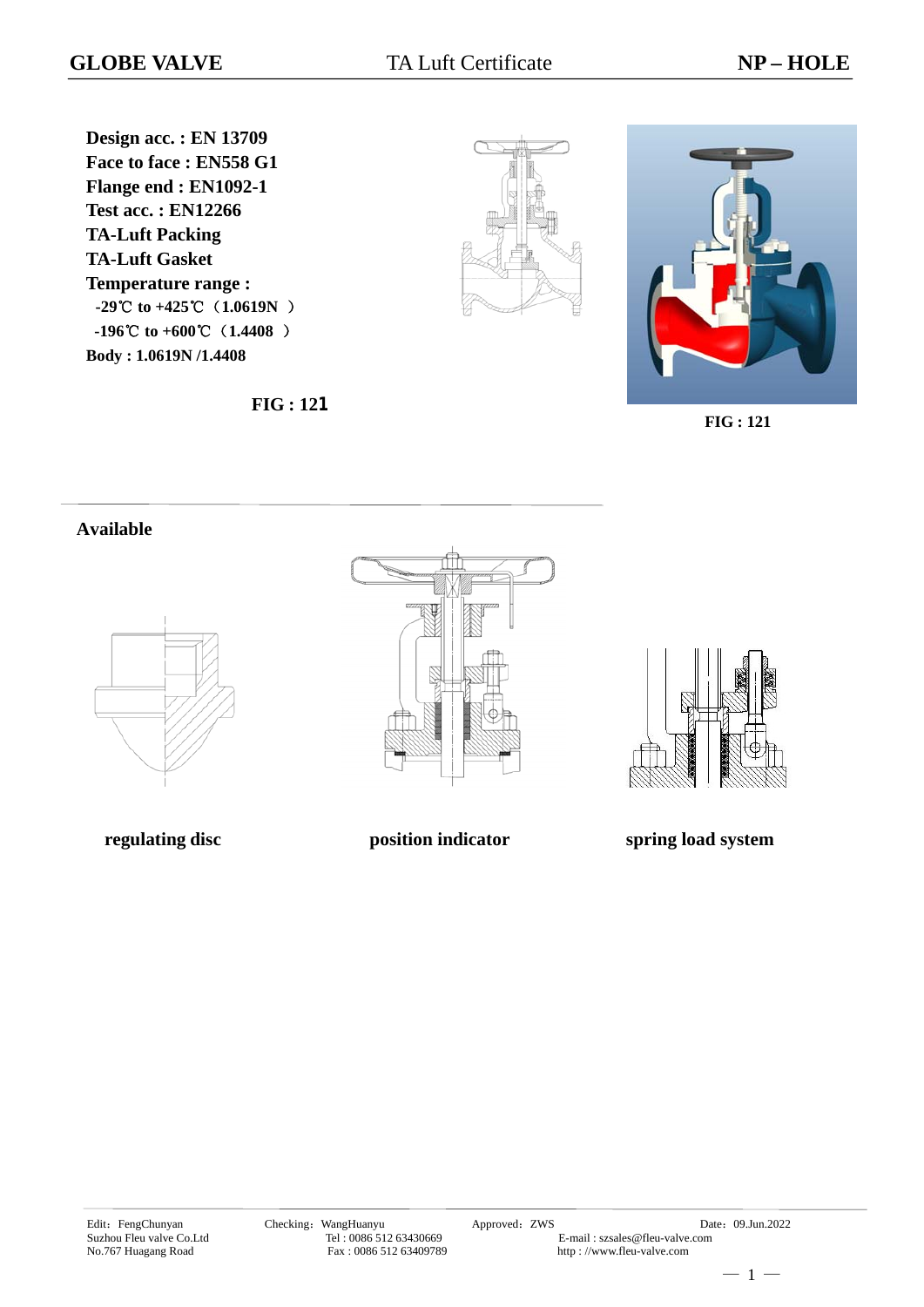### GLOBE VALVE TA Luft Certificate NP-HOLE121



| FIG.    | <b>Pressure</b> | <b>Material</b> | Range      |
|---------|-----------------|-----------------|------------|
| 133.121 | PN16            | 1.0619N         | DN15-DN100 |
| 135.121 | <b>PN40</b>     | 1.0619N         | DN15-DN100 |
| 153.121 | <b>PN16</b>     | 1.4408          | DN15-DN100 |
| 155.121 | PN40            | 1.4408          | DN15-DN100 |
|         |                 |                 |            |

| <b>Design acc.: EN 13709</b>                  |
|-----------------------------------------------|
| Face to face: EN558 G1                        |
| Flange end : EN1092-1                         |
| <b>Test acc.: EN12266-1</b>                   |
| <b>TA-Luft Packing</b>                        |
| <b>TA-Luft Gasket</b>                         |
| <b>Temperature range:</b>                     |
| -29°C to +425°C $(1.0619N)$                   |
| $-196^{\circ}$ C to $+600^{\circ}$ C (1.4408) |

# **Material List**

| NO.            | Part          | <b>Material</b>        |                     |  |  |  |  |  |
|----------------|---------------|------------------------|---------------------|--|--|--|--|--|
|                |               | FIG.133.121/135.121    | FIG.153.121/155.121 |  |  |  |  |  |
| $\mathbf{1}$   | Body          | 1.0619N+13Cr           | 1.4408              |  |  |  |  |  |
| $\mathbf{2}$   | Disk          | 1.4021                 | 1.4401              |  |  |  |  |  |
| $\overline{4}$ | Bolt          | $1.7225$ (GC)          | A4                  |  |  |  |  |  |
| 5              | Nut           | 1.1181(YK)             | A4                  |  |  |  |  |  |
| $\overline{7}$ | Bolt          | 35                     | 1.4571              |  |  |  |  |  |
| 8              | Nut           | 35                     | A2                  |  |  |  |  |  |
| 9              | Gasket        | 35                     | 1.4408              |  |  |  |  |  |
| 10             | Handwheel     | C10E                   | C10E                |  |  |  |  |  |
| 12             | Yoke nut      | 0.7040                 | 0.7040              |  |  |  |  |  |
| 15             | Gland         | 1.0619N                | 1.4408              |  |  |  |  |  |
| 16             | Packing gland | 1.4021                 | 1.4401              |  |  |  |  |  |
| 17             | Packing       | <b>TA-Luft Packing</b> | TA-Luft Packing     |  |  |  |  |  |
| 18             | Bonnet        | 1.0619N                | 1.4408              |  |  |  |  |  |
| 19             | Body seal     | TA Luft Gasket         | TA Luft Gasket      |  |  |  |  |  |
| 20             | Stem          | 1.4021                 | 1.4571              |  |  |  |  |  |
| 21             | Disc nut      | 1.4301                 | 1.4401              |  |  |  |  |  |
| 22             | Nut           | 1.4006                 | 1.4401              |  |  |  |  |  |
| 23             | Cover         | 1.4006                 | 1.4401              |  |  |  |  |  |
| 24             | Spring        | 51CrV4                 | 51CrV4              |  |  |  |  |  |
| 25             | Gasket        | 1.4006                 | 1.4401              |  |  |  |  |  |

spring load system

## **Dimension List**

| PN    | DN  | L   | D   | D <sub>1</sub> | K   | <sub>b</sub> | f              | W   | n | d1 | H   | Travel | $Kv(m*3/h)$ | Weight(KG |
|-------|-----|-----|-----|----------------|-----|--------------|----------------|-----|---|----|-----|--------|-------------|-----------|
|       | 65  | 290 | 185 | 122            | 145 | 18           | 3              | 180 | 8 | 18 | 310 | 26     | 85.8        | 22.6      |
| 16    | 80  | 310 | 200 | 138            | 160 | 20           | 3              | 200 | 8 | 18 | 374 | 29     | 134.8       | 26.5      |
|       | 100 | 350 | 220 | 158            | 180 | 20           | 3              | 225 | 8 | 18 | 377 | 36     | 214.6       | 52.1      |
|       | 15  | 130 | 95  | 45             | 65  | 16           | $\overline{2}$ | 120 | 4 | 14 | 232 | 8      | 2.9         | 4.2       |
|       | 20  | 150 | 105 | 58             | 75  | 18           | 2              | 120 | 4 | 14 | 232 | 8      | 6.0         | 4.8       |
| 16/40 | 25  | 160 | 115 | 68             | 85  | 18           | 2              | 140 | 4 | 14 | 245 | 13     | 10.3        | 6.6       |
|       | 32  | 180 | 140 | 78             | 100 | 18           | 2              | 140 | 4 | 18 | 245 | 13     | 17.6        | 7.9       |
|       | 40  | 200 | 150 | 88             | 110 | 18           | 3              | 160 | 4 | 18 | 295 | 14     | 30.5        | 11.6      |
|       | 50  | 230 | 165 | 102            | 125 | 20           | 3              | 160 | 4 | 18 | 295 | 18     | 50.2        | 14.7      |
|       | 65  | 290 | 185 | 122            | 145 | 22           | 3              | 180 | 8 | 18 | 310 | 26     | 85.8        | 23.1      |
| 40    | 80  | 310 | 200 | 138            | 160 | 24           | 3              | 200 | 8 | 18 | 374 | 29     | 134.8       | 27.2      |
|       | 100 | 350 | 235 | 162            | 190 | 24           | 3              | 225 | 8 | 22 | 377 | 36     | 214.6       | 53.6      |

Edit: FengChunyan Checking: WangHuanyu Approved: ZWS Date: 09.Jun.2022<br>Suzhou Fleu valve Co.Ltd Tel: 0086 512 63430669 E-mail: szsales@fleu-valve.com Tel : 0086 512 63430669 E-mail : szsales@fleu-valve.com<br>Fax : 0086 512 63409789 http ://www.fleu-valve.com